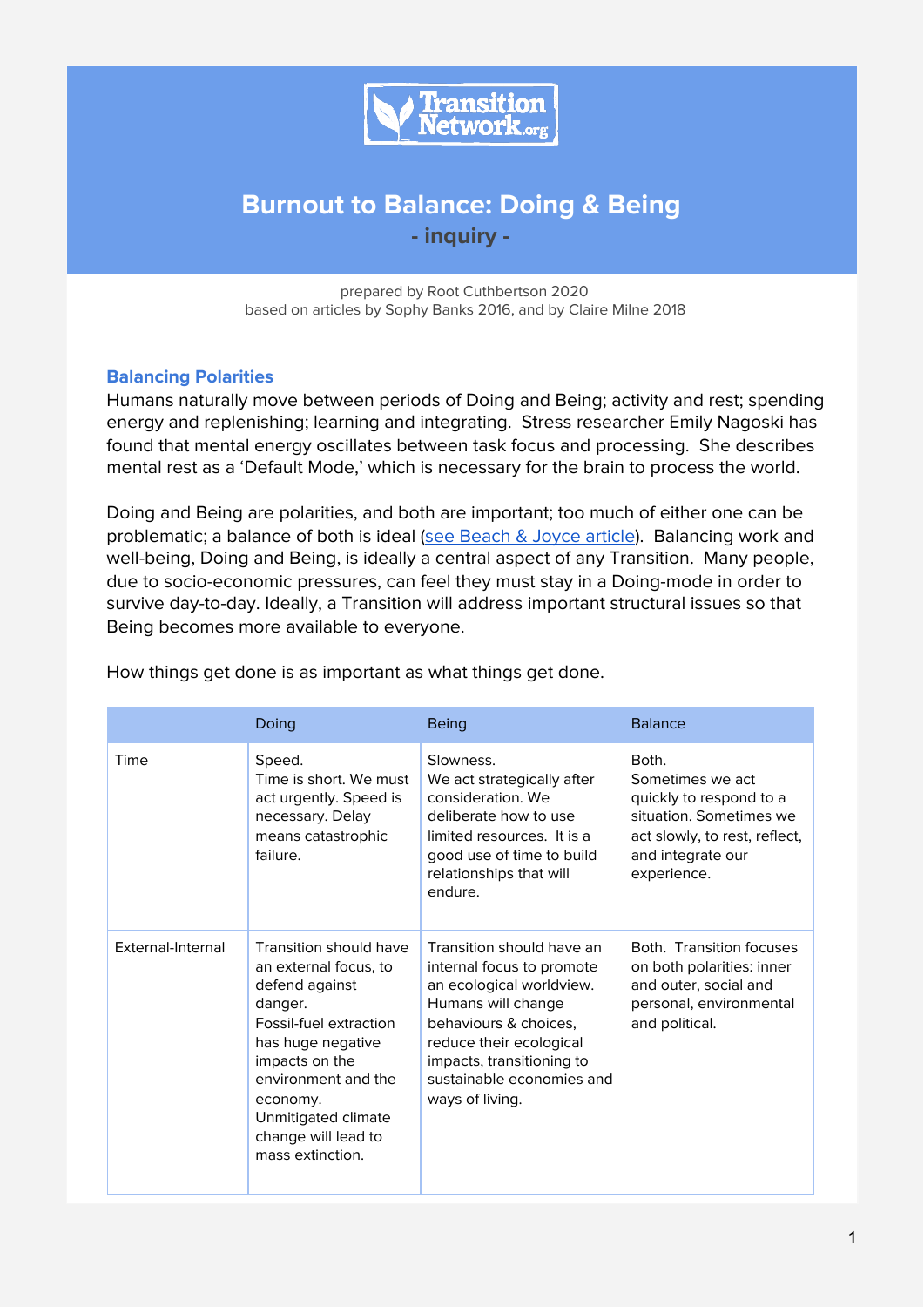|                               | Doing                                                                                                                                            | <b>Being</b>                                                                                                                                                           | <b>Balance</b>                                                                                                                                                                                                 |
|-------------------------------|--------------------------------------------------------------------------------------------------------------------------------------------------|------------------------------------------------------------------------------------------------------------------------------------------------------------------------|----------------------------------------------------------------------------------------------------------------------------------------------------------------------------------------------------------------|
| Work vs. Life                 | <b>Transition should</b><br>focus on municipalities<br>and businesses to<br>make widespread<br>socio-economic<br>changes as fast as<br>possible. | Transition should focus on<br>relationships - connecting<br>with self, neighbours,<br>community and place to<br>increase caring, meaning,<br>and joy.                  | Transition can have a<br>holistic focus on all<br>aspects of human life,<br>including economic,<br>ecological, and<br>interpersonal well-being.                                                                |
| Task-Process-<br>Relationship | Group meetings<br>should focus on 'what:'<br>doing actions and<br>accomplishing tasks.<br>Anything else is a<br>waste of time.                   | Group meetings should<br>focus on 'how:' process<br>(agreements, practices,<br>roles, planning, evaluation)<br>and relationships.<br>Anything else is<br>unsatisfying. | Groups that spend at<br>least 25% of their time on<br>process and<br>relationships - 'how' they<br>work together - improve<br>all aspects of their work,<br>including accomplishing<br>tasks - 'what' they do. |
| Scarcity vs. Plenty           | Scarcity. Not Enough.<br>More always needed.                                                                                                     | Plenty. Enough. More<br>unnecessary.                                                                                                                                   | Both. Natural cycle of<br>scarcity and plenty.                                                                                                                                                                 |
| Theory of Change              | Social change by<br>sustained efforts<br>aimed at institutions &<br>infrastructures.                                                             | Lasting social change by<br>internal shifts in cultural<br>narratives & values.                                                                                        | Both strategies can bring<br>desirable aspects of<br>lasting social change.                                                                                                                                    |

# **What is Burnout?**

Chambers dictionary definition:

- **1.** physical or emotional exhaustion caused by overwork or stress.
- **2.** the point at which a rocket engine stops working when the fuel is used up.

Burnout is a state of severe exhaustion where recovery takes a long time. Burnout comes from using one part of your brain or attention too much and not using others enough, from doing too much, overworking, giving too much energy to others; and not receiving enough rest or replenishment. It is distinct from an intense short-term period of stress and tiredness, like a sprint, after which recovery is usually quick. With severe exhaustion, an individual's well-being may be seriously compromised – mentally, emotionally or physically.

Burnout is common to many social change movements, showing up similarly on all levels – for individuals, groups, and the planet. Transition aims to address planetary depletion, what some view as burnout on a large scale – human systems that deplete resources, not allowing enough time for natural systems to replenish and revitalise. Any system, group, or individual that uses its resources faster than they can replenish will steadily deplete them. Burnout can result from consistent depletion over a long time, with many naturally restorative processes disrupted. Typically some kind of intervention or change is required to restore a more self-nourishing balance.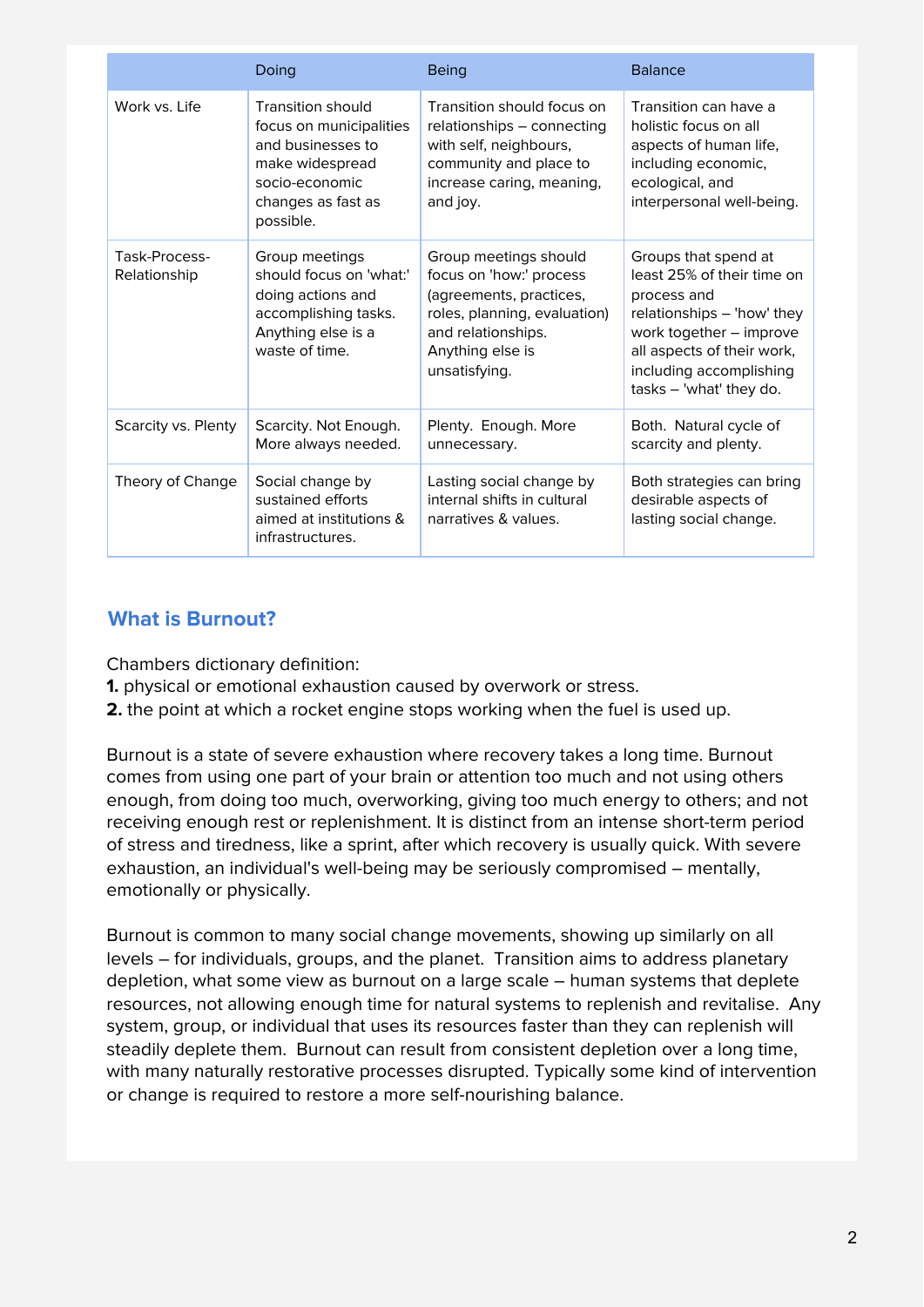# **Stress & The Nervous System** (see **Guide to the Human Nervous System**)

Cultures that prioritise Doing are often accompanied by chronic stress. The human nervous system's stress-responses were designed as short-term strategies for dealing with emergencies. Over the long-term, adverse effects can develop if the nervous system is habitually activated by stress into its fight/flight/freeze mode. Prolonged stress can lead to:

- Narrowing focus to short-term, preventing a wider scope or long-term thinking, caused by reduced blood flow to the brain.
- Adopting a defensive posture; assuming threats and dangers lurk everywhere.
- Fears driving actions, maintaining the fight/flight/freeze mode, creating confrontations and conflicts.
- Activating emergency survival strategies like suppressing emotions, inhibiting digestion, and avoiding rest.
- Stopping for any reason can feel so uncomfortable as to seem impossible.

Continued action without rest keeps the sympathetic nervous system activated. Adding stressors like fear, urgency, or anger can activate it even more. Over time stress hormones like cortisol and adrenaline start to affect the immune system and bodily functions, and can lead to health problems like Chronic Fatigue Syndrome/Myalgic Encephalomyelitis (CFS/ME) and other conditions related to prolonged stress.

## **What Causes Burnout?**

Two things: lack of balance & lack of inner feedback.

## **Lack of Balance**

Individuals can learn to notice when they are out of balance, to understand what circumstances and beliefs are contributing to their imbalance, and respond by re-balancing. Individuals can take steps to reduce stress by changing their behaviours or work patterns. Ideally this will shift the individual's balance – they will give less and receive more; reduce stressful activities, and increase replenishing ones.

| <b>Doing</b>                                                                                                         | <b>Being</b>                                                                                                                  |
|----------------------------------------------------------------------------------------------------------------------|-------------------------------------------------------------------------------------------------------------------------------|
| Energising to get things moving                                                                                      | Letting go into the flow, surrender, allowing                                                                                 |
| Action: focused attention on work, using<br>will to get things done, meetings, projects,<br>tasks, building, growing | Rest: downtime, silence, solitude,<br>socialising, nurturing relationships and<br>connection, unstructured time and attention |
| Giving: time, energy, money, commitment,<br>attention                                                                | Receiving: appreciation, connection,<br>warmth, money, care                                                                   |
| Talking                                                                                                              | Listening                                                                                                                     |
| Overfocus on happiness, suppressing<br>challenging emotions                                                          | Expressing challenging emotions regularly                                                                                     |
| Knowing through mind, rational thought                                                                               | Knowing through intuition, feelings, dreams                                                                                   |
| Strength                                                                                                             | Vulnerability                                                                                                                 |
| Activated sympathetic nervous system<br>(fight, flight, freeze)                                                      | Stimulated parasympathetic nervous system<br>(rest, digest, relax)                                                            |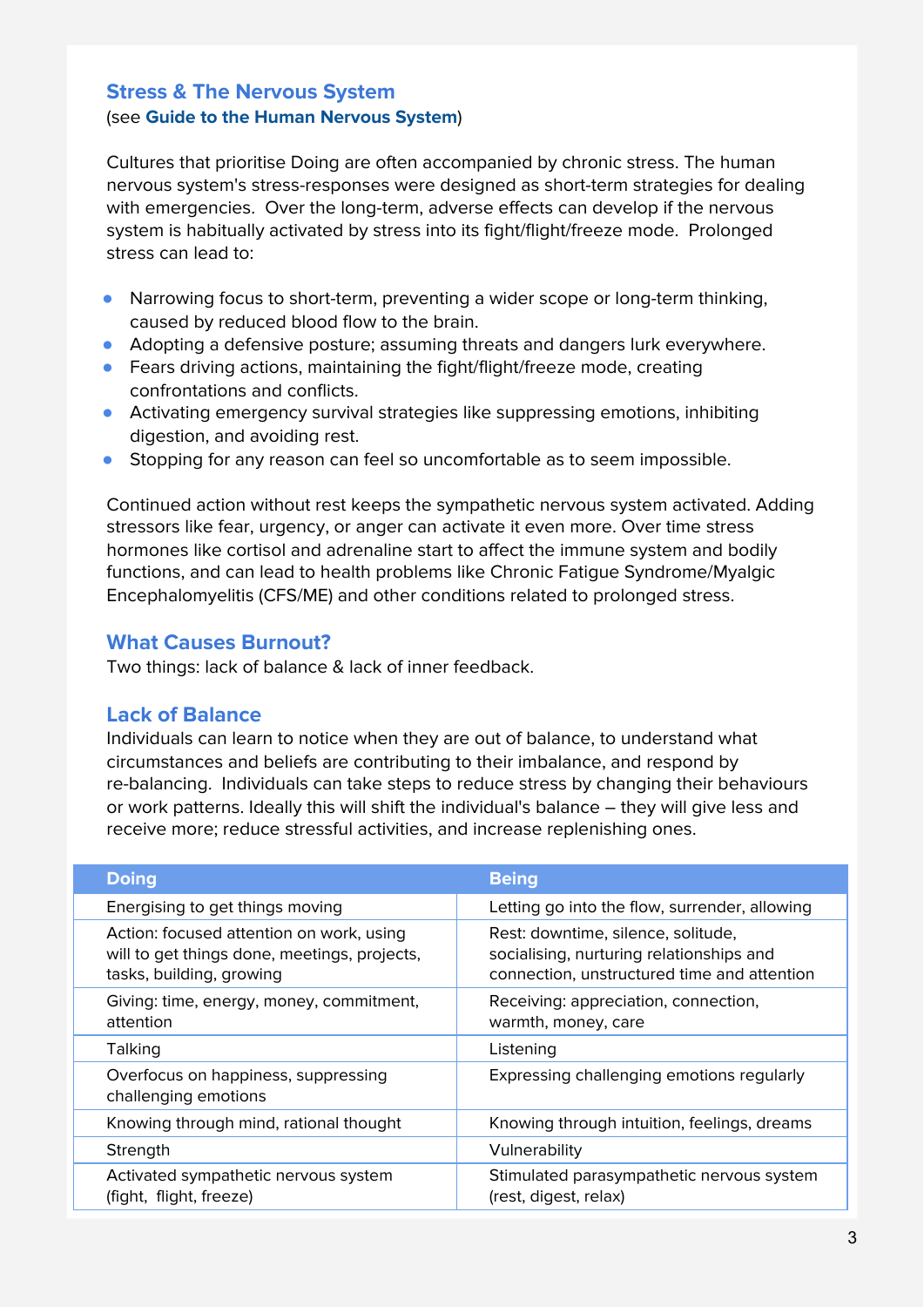Many cultures prioritise restoring balance. Traditional Chinese medicine aims to balance 5 elements as well as yin and yang. Some African traditions aim to balance fire and water – with 3 parts water to 1 part fire. Some First Nations and Celtic traditions aim to balance 4 elements. Many wisdom traditions, and many traditional and indigenous cultures, teach and role model the same basic pattern, based on natural cycles, rhythms of the seasons, the moon, or the sun. The 8 Shields Institute (based on the work of Jon Young) recommends this balanced pattern based on natural cycles:

- SOUTH movement, outward action, doing;
- SOUTHWEST slowing down, completing;
- WEST harvesting, celebrating;
- NORTHWEST moving inwards, reflecting, questioning, learning;
- NORTH deepening, integrating, stopping, stillness.
- NORTHEAST dreaming, sowing seeds, re-orienting outward;
- EAST enquiring together, sharing;
- SOUTHEAST shaping, gathering resources, building momentum;
- SOUTH movement, outward action, and the cycle repeats.



Models like this one can inform how a group might balance their Doing and Being. A group might prioritise, and schedule time for, both kinds of activities on a daily, weekly, seasonal, or yearly basis. A more balanced approach will ideally reduce burnout for individuals and for the group as a whole.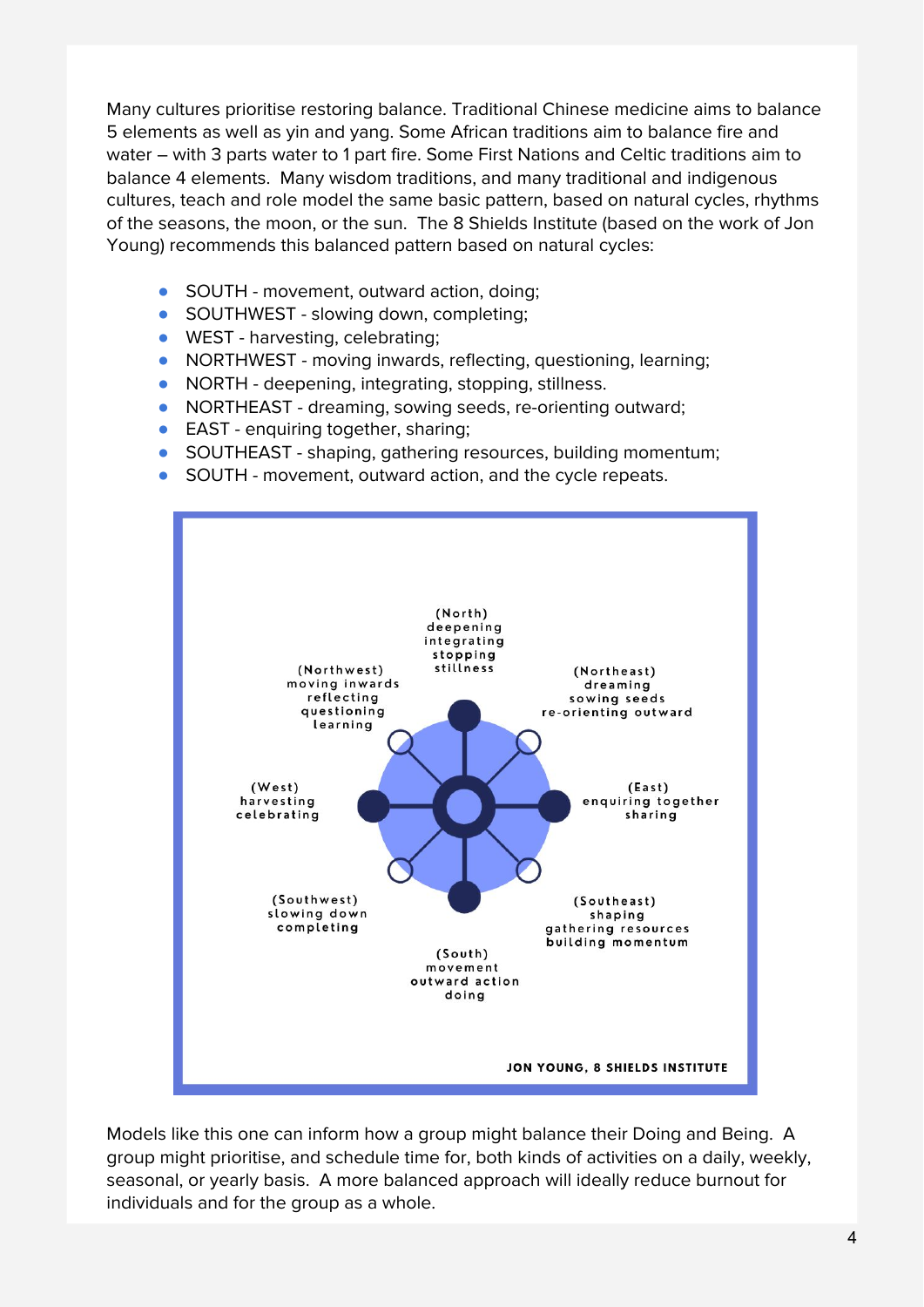## **Lack of Inner Feedback** (See **Inner Feedback for Personal Resilience**)

Individuals who deplete their inner resources faster than they replenish them, typically experience symptoms of chronic stress as a kind of inner feedback. Burnout can result from us consistently ignoring the inner feedback we are receiving about the impacts on our well-being of habitual behaviours or lifestyle choices. When it is time to replenish our inner resources before they are depleted and well-being declines, the nervous system typically sends us physical, emotional, or mental signals. These can be loss of sleep, irritability, illness, depression, etc. (see **Guide to the Human Nervous System**).

Ideally individuals respond to this inner feedback with various self-care practices: physical, mental, emotional, social, or time in nature in order to rebalance. (See Self-Care guides - **Self Care: Physical & Sensory, Self Care: Emotional & Social, Self Care: Mental & Worldview**, **Self Care: Nature**.)

# **Responding to Inner Feedback**

These 5 steps can help us to understand inner feedback and how to rebalance.

- 1. **Noticing the feedback:** Those who are habitually active, used to a fast pace, or undervalue vulnerability, may ignore or misinterpret inner feedback signals. They may not notice, or even deny that the feedback is happening. We need to address this by becoming much more aware of the feedback we are receiving from our bodies and others around us.
- 2. **Understanding the feedback:** Feedback signals can be difficult to diagnose. What does it mean to be ill for half a month? to be unproductive or argumentative? Individuals and groups can benefit from time for both personal reflection, and making meaning of what that reflection reveals (See **Personal Reflection**). This is a skill one can develop, related to communication techniques and group dynamics, which can help with making meaning of the signals. Sometimes talking to a coach, counsellor, mentor, friend, or family member can help with this.
- 3. **Taking steps to re-balance:** Responding to the feedback and re-balancing may benefit from specific methods for physical or mental well-being. For groups it may involve making changes in the group culture – structuring meetings differently, adding time for appreciation or celebration, including time for both personal and business topics, or discussing group processes. (See **Task-Process-Relationship** and **Making Space for Uncomfortable Emotions**). For individuals it may involve increasing self-care practices – walks in nature, time with friends, holidays, personal practices like yoga or mindfulness meditation (See **Self-Care Guides**) or decreasing their workload. It may not be clear at first what's needed, so be open to trying different things.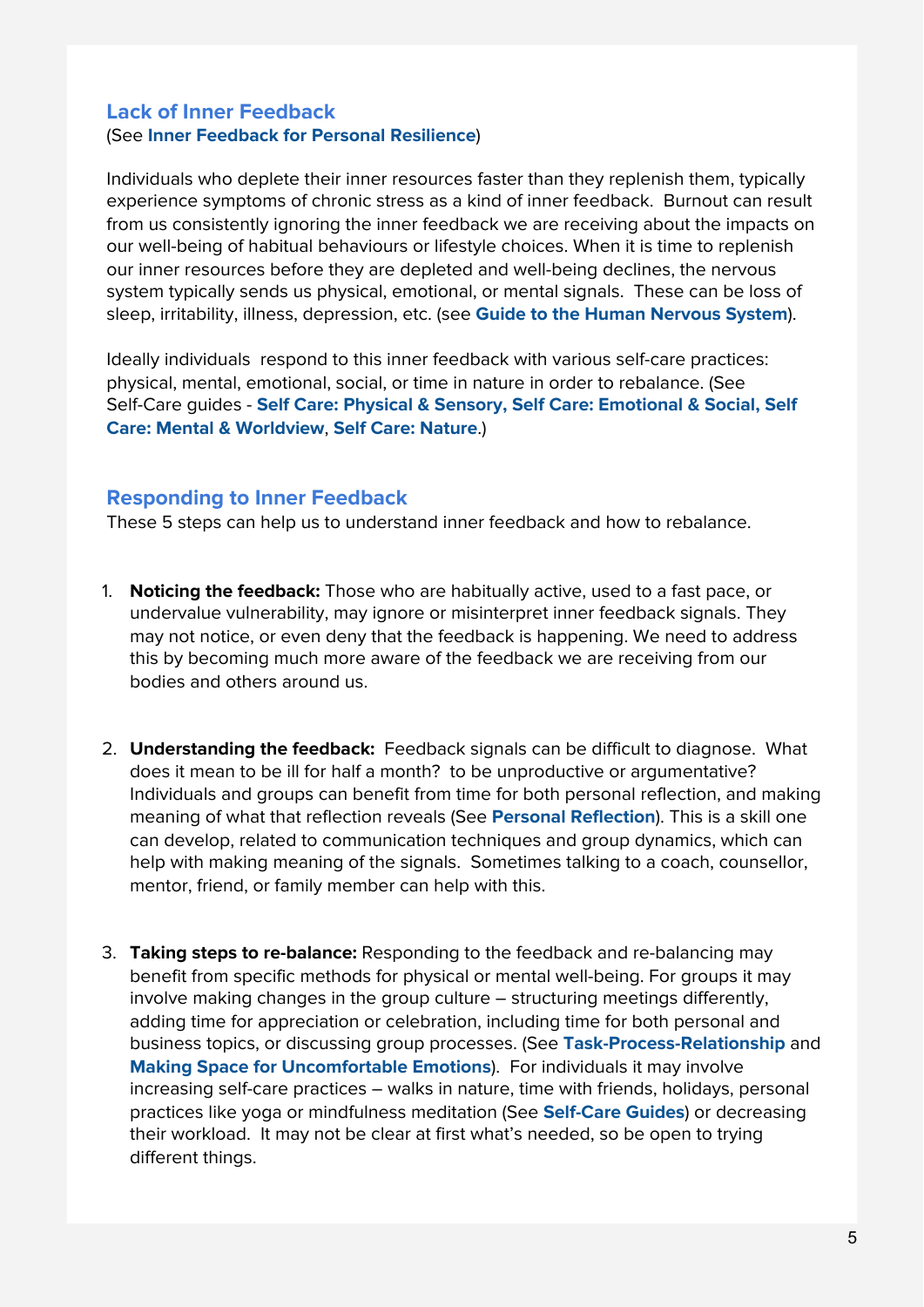- 4. **Overcoming resistance:** Reverting to a default setting can feel easy and familiar. Groups and individuals typically have a default setting, however dysfunctional, to which they become habituated. Notice where there is pressure to revert to a default rather than make changes that restore balance.
	- How does it feel to say no? (See **Respecting Yes and No**).
	- Is it uncomfortable to appreciate others, or to receive appreciation?
	- Is there an inner voice saying "waste of time" when the group discusses processes or relationships? (see **Task-Process-Relationship**).
	- Is there resistance to self-care? (See **Date With Your Self**)
- 5. **Reviewing the re-balancing:** How effective have the changes been? Have they helped to restore balance or not? Would something different be better? What adjustments or improvements could be made?

Preventing burnout has two simple parts, and can be easy after a little practice. Pay attention to inner feedback signaling that it's time to replenish or re-balance. Then take steps to re-balance, and make sure those steps are helping.

## **Why is Burnout So Common?**

In cultures that prioritise Doing, it's easy to burn out. Why don't more people try to prevent burnout? In a Doing culture it's common to over-identify with either doing or resting rather than a healthy balance between the two. These parallel the basic nervous system responses: sympathetic (fight/flight), or parasympathetic (rest and digest) (See **Guide to Nervous System**). The pattern of overworking and burning out is an extreme version of the basic pattern. In a Doing culture, allowing time to find a balance can be challenging at first.

Transitioners from a Doing culture can benefit from being easier on themselves, not harder. The patterns of over-Doing from the wider society or culture are likely to show up in individuals, groups, and social change movements. Some people do not consciously choose patterns of over-Doing, but may have felt forced into them in order to simply survive. Part of an Inner Transition is to clarify such patterns, so they can be recognised and adjusted before they result in burnout. Rather than reverting to default behaviours, Transitioners can have more choice about making behaviour changes that prevent burnout.

## **Doing vs. Being**

In Doing cultures where process and relationship may be less valued than action and outcomes, "productive" work is often given high value (See Task-Process-Relationship). Those who over-identify with Doing may view with contempt those who work less or produce less, and can punish or shame the least productive workers. This is an imbalance common in Doing cultures, where Being is seen as a 'waste of time.'

A Transition group's culture can aim to be more balanced, viewing both Doing and Being as valuable (see **Understanding and Integrating Inner Transition: Creating Healthy Human Culture**). Ideally an Inner Transition will lead to a more balanced group culture of Doing and Being; allowing for periods of activity and rest, giving out energy and replenishing, learning and digesting.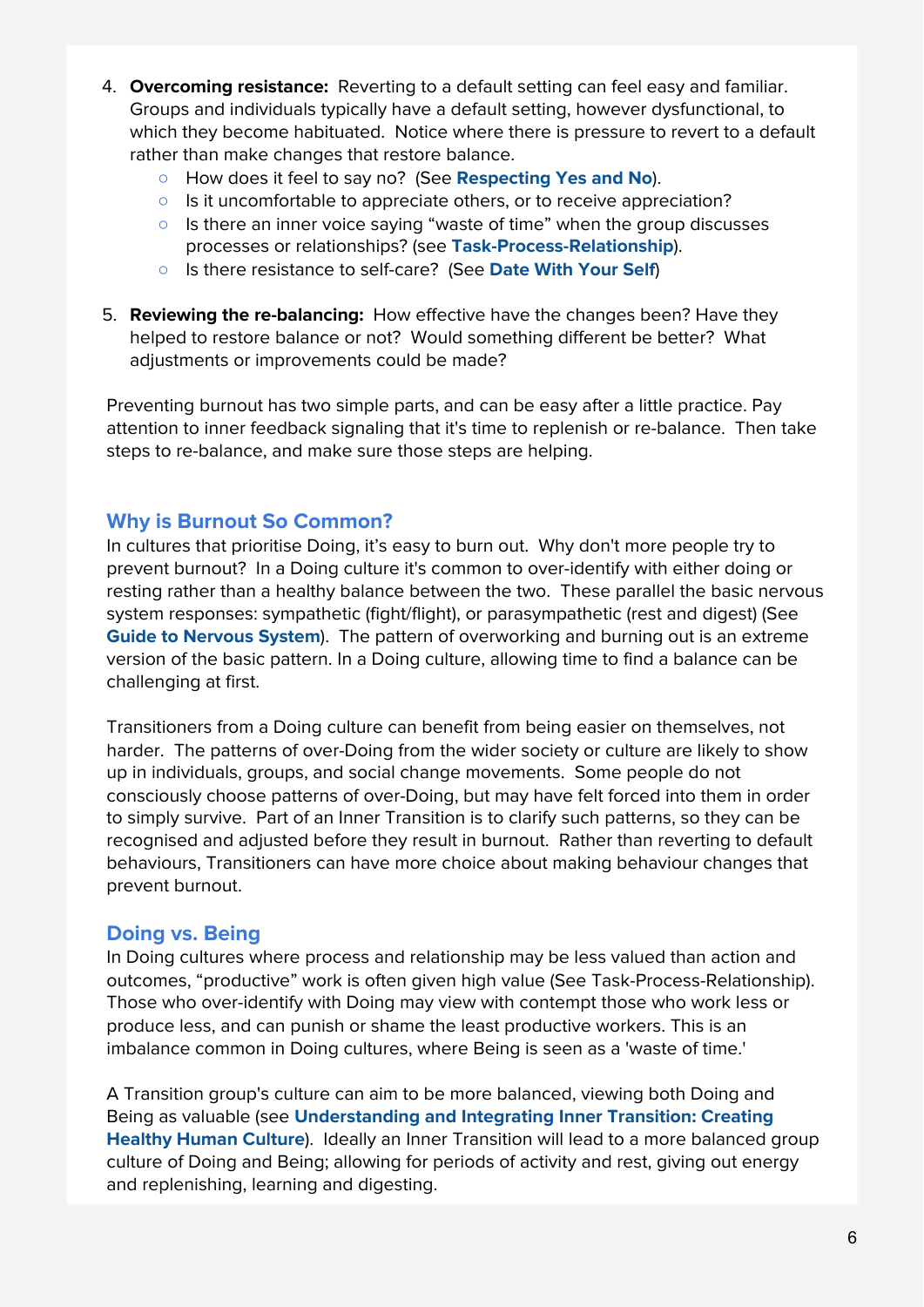# **Action vs. Feeling**

#### (Emotional Suppression, see **Guide to Emotions**)

It can be difficult to deal with emotions that arise when thinking about what might happen if successful Transitions do not happen. The news is full of apocalyptic images – natural disasters, climate refugees, wars over resources, exploitation, extraction, and destruction of the Earth. Staying busy can be a way to numb painful emotions like despair, outrage, fear, grief, powerlessness, or anger.

Ignoring such emotions has consequences. Anger can leak out inappropriately and affect those nearby. Fears can grow enormous and out of step with reality. Grief can solidify into numbness or toxicity in the body. Finding good ways to express such emotions is important. This can be challenging in cultures where expressing emotions is not common.

Joanna Macy's Work that Reconnects, and her book with Chris Johnstone, Active Hope, offer several accessible and effective activities. Some Transition groups have set up facilitated [supportive](https://www.youtube.com/watch?v=nHOZjnbfL-s) spaces – either as a single event or an ongoing series – where some of these can be explored.

## **Heroism & Heroics**

The trope of the hero is common in many social change movements. It's tempting for one person to become the single spokesperson of a movement; it can be harder to amplify and uplift many voices. Some cultures have a default setting of looking toward a hero. It can be easy for leaders in social change movements to behave in ways that increase this tendency. Some founders don't make space for the newcomers who might replace them.

Leaders may be doing too much, saying they are serving others, and actually not trusting that others can do the job properly. Leaders may struggle to collaborate, to share power or credit, or to allow their vision of the group to be adjusted by anyone else's view. In addition, in today's online world, leaders/heros can also be more open and vulnerable to receiving abuse via social media etc.

## **Urgent & Important**

Most Transitioners think that making Transition happen is important; otherwise they would do something else. The issues Transition aims to address are also urgent – preventing widespread suffering in the face of potentially catastrophic danger. It can feel so urgent, like many people aren't doing enough of what's needed. If the majority of society were organised to address these important issues, then they would be manageable – and the scale of response would reflect their urgency.

Many Transitioners, however, can feel like they are part of a small, under-resourced group. Taking a rest can feel irresponsible, shameful, or wrong when the stakes seem so high. Some say, "How can I rest when our children's future is at stake?" Ideally Transition will support those who care about what's important, take responsibility, and take urgent action for change.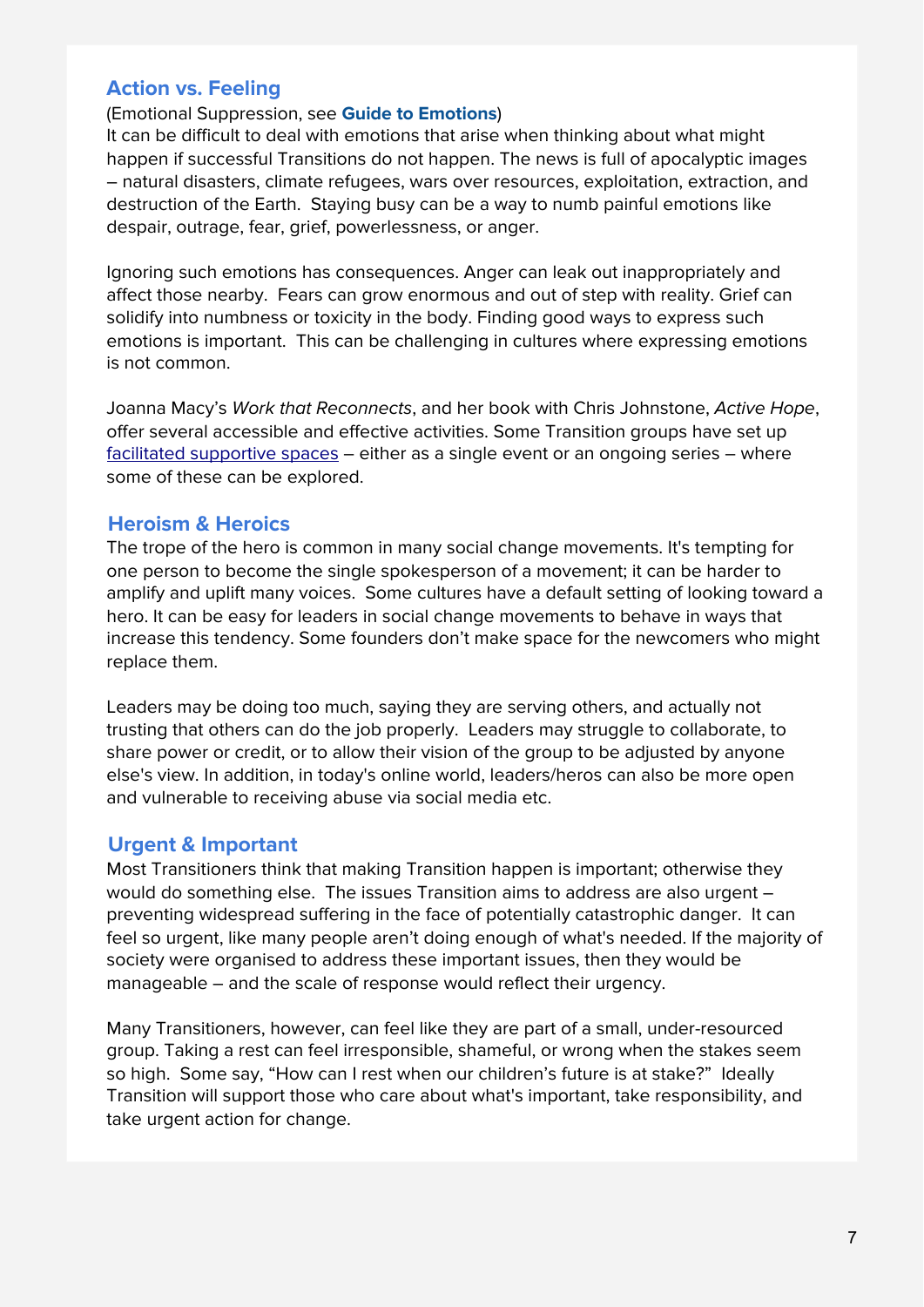# **Taking a Rest**

### (See **Date With Your Self** and **Self-Care Guides**)

Transition is a journey of change that may continue for years. It can be a joy and privilege to take on some responsibility and actively work toward a better future. And after some time, one responsibility can begin to feel burdensome, or new responsibilities may emerge. After stepping in and doing your part, take some time off and feel the relief of stepping away from work. Try switching it up. Maybe another kind of task that uses the head or the hands differently. Stepping away from a particular type of work can feel like a relief, either as a brief pause or as some more fulsome time off. Individual well-being is a vital part of Transition. Ideally everyone carrying the vision of Transition in their hearts can find a balance of good action and good rest.

# **Activity: Preventing Burnout - Questions**

How things get done is as important as what things get done.

For example, the Transition Town Totnes group added a personal check-in at meetings about individuals' energy levels. When many people said they were in danger of depleting their energy, the group decided to make changes. They first found local funding, and got some short-term paid help – a part-time coordinator. A year later they created a free [mentoring](https://www.youtube.com/watch?v=TYgY-Oveox4) service – inviting local therapists, coaches, and health professionals to offer free one-to-one support to Transitioners, from which many have since benefitted. Attention to personal well-being now allows them to be at their best, contributing to their wider communities and to the natural world.

### What do you think?

Try answering the following questions individually, and then discuss as a group.

#### **How can Transitioners individually:**

- balance Doing and Being? notice signals of exhaustion? take steps to re-balance?
- respect their boundaries and limits? not override inner feedback, not compromise their health, not give more when it's time to replenish?
- role model balance? to show that well-being relies on not over-doing?
- make time for nourishment and self-care? to reflect and celebrate? to find the stillness that supports dreaming into creative visions of the future?

#### **How can Transition groups:**

- create a group culture which values self-care, and care for others' well-being?
- value time for Being: downtime, social time, listening, stillness, caring in relationships, honouring and celebrating what is dearly held in the heart?
- create a culture without burnout? Why should this be a part of Transition?
- make time for nourishment and self-care? to reflect and celebrate? to find the stillness that supports dreaming into creative visions of the future?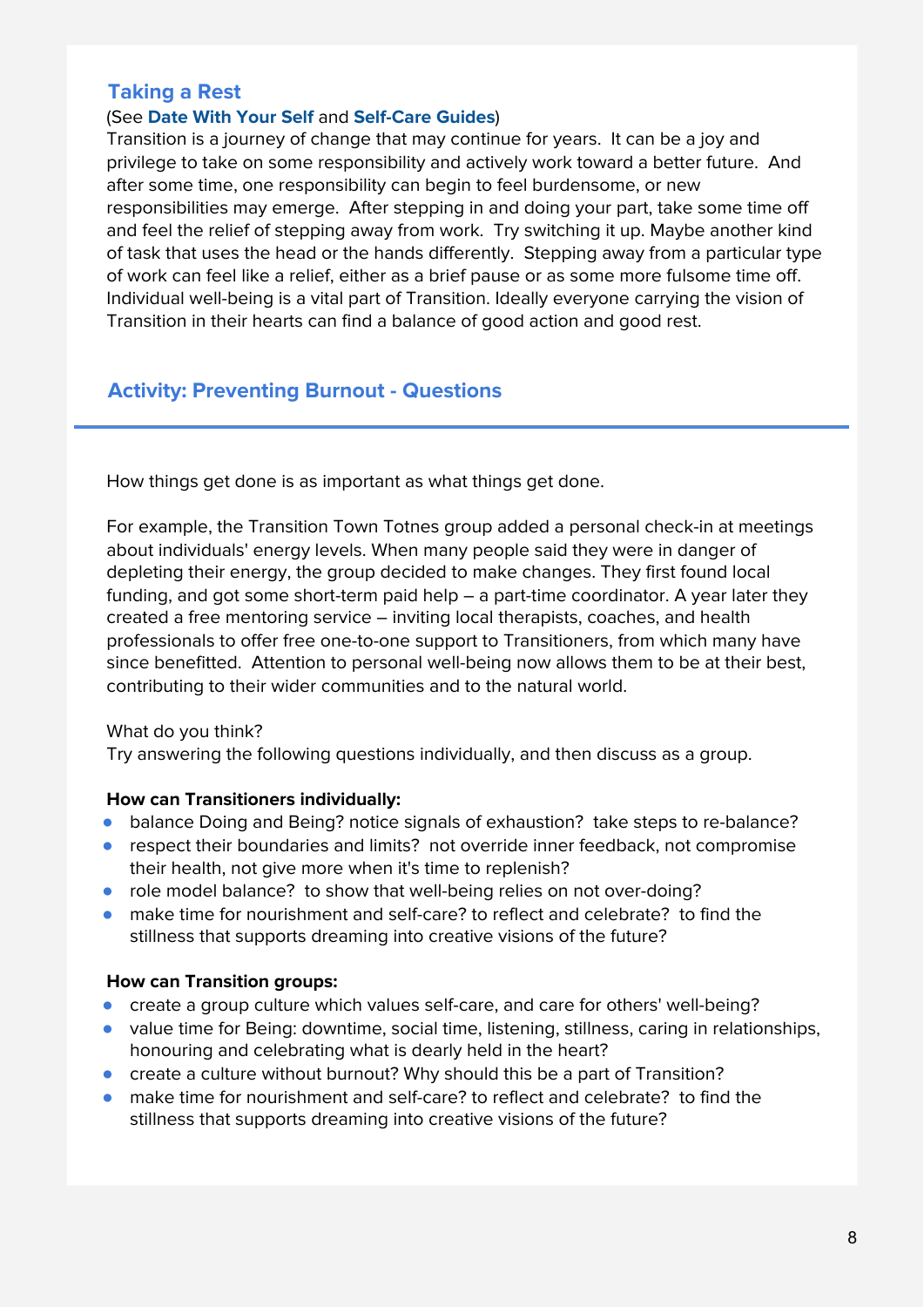## **Activity: Overwork Quiz**

(based on Julia Cameron)

#### **Complete each phrase: seldom, often, or never.**

I postpone self-care until a task is complete.

I use the word 'deadline' to describe my work load.

I re-schedule time with loved ones to accomplish tasks.

My family and friends complain that I work too much.

I allow calls to lengthen my work day.

I work on weekends and (national) holidays.

I intend to begin one task and start doing three others.

I struggle to finish the final aspects of a project.

I allow myself free time between projects.

I prioritize creative time instead of work.

My day includes at least 1 hour of creative time.

I allow myself down time to do nothing.

I fill my free time with others' plans and agendas.

During this past week, how much time did you spend:

on things you 'should do?' on things you wanted to do? helping others? receiving help from others?